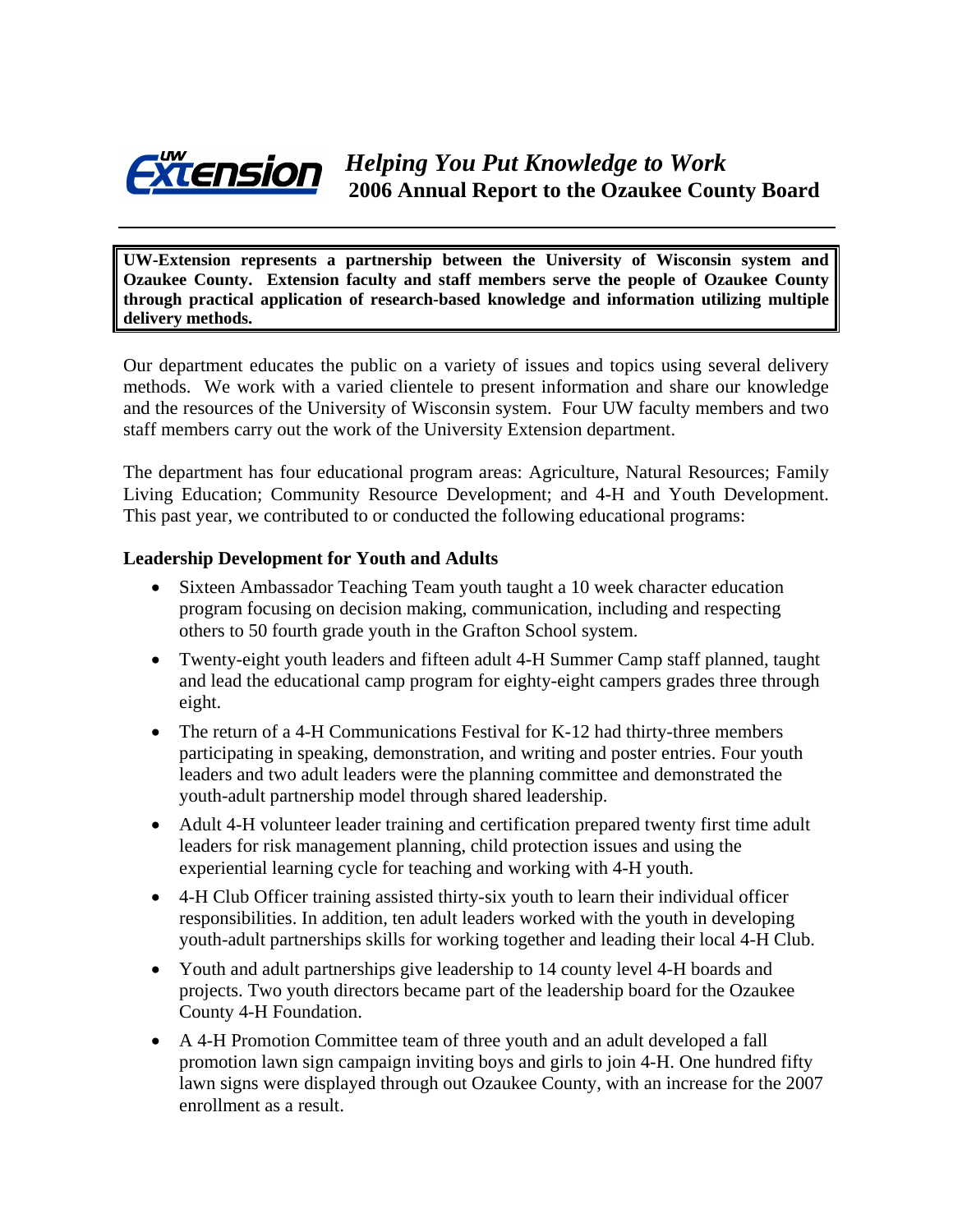#### **4-H Clubs and Volunteerism**

- Twelve 4-H clubs had approximately five hundred thirty-six enrolled members and four hundred twenty-five families.
- Two hundred fifty-six adults and one hundred eleven youth serve in volunteer leadership roles teaching 4-H members, organizing clubs and projects, promoting the benefits of 4-H participation to families. In addition community resource people serve on the 4-H Foundation Board, teach at leadership and project workshops, and present educational programs at local 4-H Club meetings.
- Thousands of community service hours are contributed each year by 4-H youth, adult leaders and families helping people in need, organizing collections, cleaning up the environment and completing needed projects throughout Ozaukee County.
- Since the Ozaukee County 4-H Leader's Association met with representatives of local youth organizations to look at partnering opportunities and reaching under served audiences, ten youth leaders and three adults worked together with a local summer program that included Latino youth. The experience introduced a 4-H leadership presence to non-4-H youth and acquainted 4-H members with a multicultural audience

## **Parenting Education and Child Development**

- *Parenting the First Year* Newsletters mailed monthly with more that 125 families requesting the information, and *Parenting the Second and Third Years* Newsletters mailed bimonthly with more than 277 families getting them. *Parenting Future Readers* is added bimonthly to the first and second-third year newsletters. A limited sampling of parents who completed the series indicated that they read most or all of the articles in all issues, the majority keep and file newsletters or give to someone else, find the newsletters somewhat or very useful and have taken actions, such as talking more to baby as a result of reading the newsletter. "I absolutely love the newsletter and looked forward to its arrival. I enjoyed the discussions about transitioning to solids and what to expect and how to encourage development. Thank you!" "Trying to get my daughter to eat veggies was nearly impossible. We followed the pamphlet's ideas and now she will eat some veggies on her own."
- *Better Kid Care-Provided 8 educational programs for continuing education training* credits attended by 30 family and center based childcare professional.
- *Ozaukee County Home and Community Education Association* volunteers read to 25 pre-school children at two Port Washington and Saukville child care centers, and then gifted the books to the children. They are part of the Wisconsin Book Worms program which has reached over 56,000 young children over the last several years. With proceeds from cream puff sales at the county fair, the HCE organization also awarded two \$700 scholarships in 2006.

## **Strengthening Families, Individuals and Communities**

• Developmental Assets Building in Youth-increasing the positive experiences that youth need to become responsible, caring and successful adults. The *Port Washington-Saukville United for Youth* group coordinated the 7th annual Teen/Law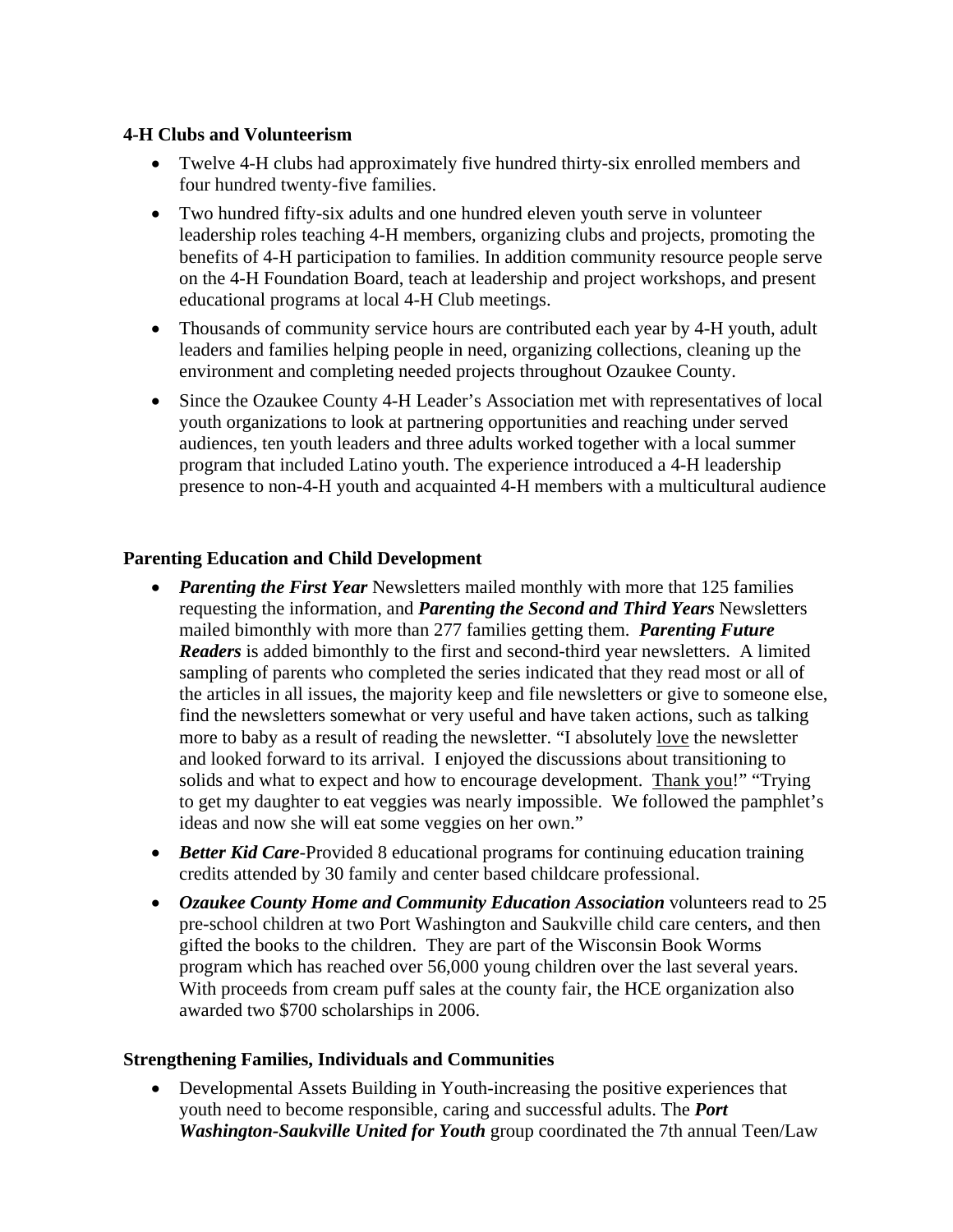Enforcement Forum at the Port Washington High School, and high school students volunteered in several community activities including bell ringing for Salvation Army.

- **"***Powerful Tools for Caregiving Taking Care of You"-* This seven week educational series, co-facilitated with Aging Services and offered twice in 2006, reached 20 caregivers who increased their confidence as providers, reduced their stress levels, implemented various action plans for themselves, learned about useful resources and that they are not alone in their care giving roles. A follow up survey to past participants indicated that 100% of those responding would recommend the series to someone providing care and 77% of them are taking time for themselves.
- *Who Gets Grandma's Yellow Pie Plate?* Four presentations to 132 people who learned about decision making for distribution of non-titled property and impact of family communication on inheritance issues.

## **Local Government**

- Co-facilitate the First Friday's Forum Series at MATC, which are countywide community forums that focus on contemporary issues that impact county residents. Seven forums were held in 2006. 251 people attended these forums, which averages 36 participants per forum. County residents, elected officials, educators, business leaders and local government officials participated each month.
- Co-facilitated and presented at a workshop for the Ozaukee County Board on program prioritization and strategic planning. Supervisors indicated that they gained knowledge of program prioritization and strategic planning (a 3.7 on a 5-point scale)
- Co-facilitated and presented at an orientation program for newly elected County Board Supervisors. Seven participants evaluated the overall orientation they received as excellent (a 4.7 on a 5-point scale).

## **Land Use**

- Provided educational resources for the Ozaukee County Comprehensive Planning Board; Citizen Advisory Committee; Land Evaluation and Site Assessment Work Group; Housing, Economic Development and Cultural Resources Work Group; and local municipalities in Ozaukee County.
- Maintain www.co.ozaukee.wi.us/smartgrowth
- Provide educational resources that resulted in the implementation of Ozaukee County's Public Participation Plan for the Comprehensive Planning Process. This included:
	- o Co-facilitated and presented at 14 local municipal public information meetings. A total of 210 participants attended these meetings and evaluated them as excellent (a 4.3 on a 5-point scale).
	- o Co-facilitated and presented at a countywide design workshop / open house. Sixty participants gained knowledge of comprehensive planning and Ozaukee County's Comprehensive Planning Process. Overall, participants evaluated the workshop as excellent (a 4.5 on a 5-point scale).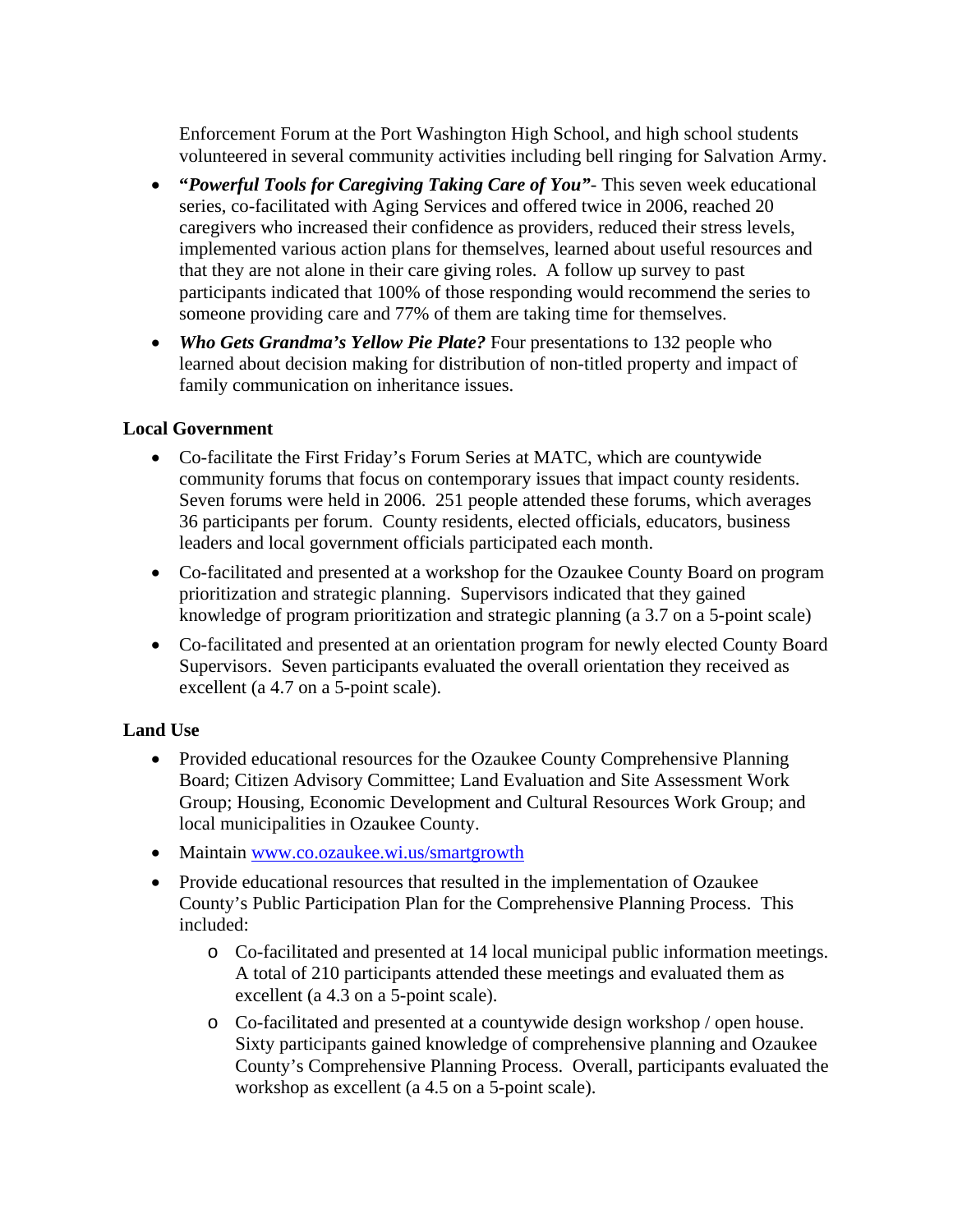o Coordinated and maintained the distribution of the Comprehensive Planning E-Newsletter. Three newsletters were distributed to 170 e-mail addresses, which includes local elected officials, local municipal staff, State agency staff and county residents.

#### **Community & Economic Development**

- Provided educational resources for the Ozaukee Economic Development Corporation, Ozaukee County Tourism Counsel and the Ozaukee Interurban Trail Advisory Counsel. Maintained www.co.ozaukee.wi.us/ocedc & www.interurbantrail.us
- Represented Ozaukee County on the Home Consortium Board and the Regional Economic Partnership.
- Coordinated First Steps, a pre-venture business counseling workshop, for 15 participants. Coordinated two sessions of Fast Trac, a business plan writing course, to 18 participants. Additionally, provided business assistance to 26 individuals.
- Prepared downtown demographic reports on Cedarburg and Grafton. Distributed to local municipalities, chambers of commerce and property owners.

#### **Natural Resources and the Environment**

- Conducted a countywide used tire collection- over 900 tires were collected.
- Conducted a Household and Agricultural Hazardous Waste Collection Program, entitled Clean Sweep. 215 residents disposed of 8,886 pounds of hazardous waste.
- Certification of Commercial and Private Pesticide Applicators.

## **Family Economic Security**

- *Volunteer Financial Coaching Program*-12 hour training provided to 5 volunteers and 3 professionals interested in helping individuals and families with financial issues. Twenty-one volunteers and the Family Living Educator worked with more than 56 people who requested help with their financial situation. Volunteers put in over 130 hours meeting throughout the county with individuals and couples. Taught a 3 hour basic financial education workshop to 40 probation and parole clients and provided one on one financial coaching with selected clients.
- *Money Talk Especially for Women* is an educational 5 part series attended by 14 women. Follow-up evaluations indicated that participants took actions related to their financial situation, such as saving money, reducing debt, reviewing/changing insurance, accessing credit reports and meeting with other financial professionals.
- *Get Checking*-Continued to promote this "second chance" educational program with the financial partners Allco Credit Union, Grafton State Bank, Ozaukee Bank and Port Washington State Bank. Taught the 5 hour program to four people who opened accounts at financial institutions.
- *Bankruptcy Credit Counseling and Financial Education*-Provided the mandatory credit counseling with 8 individuals and financial education before discharge to 6 filers who were referred by an attorney.